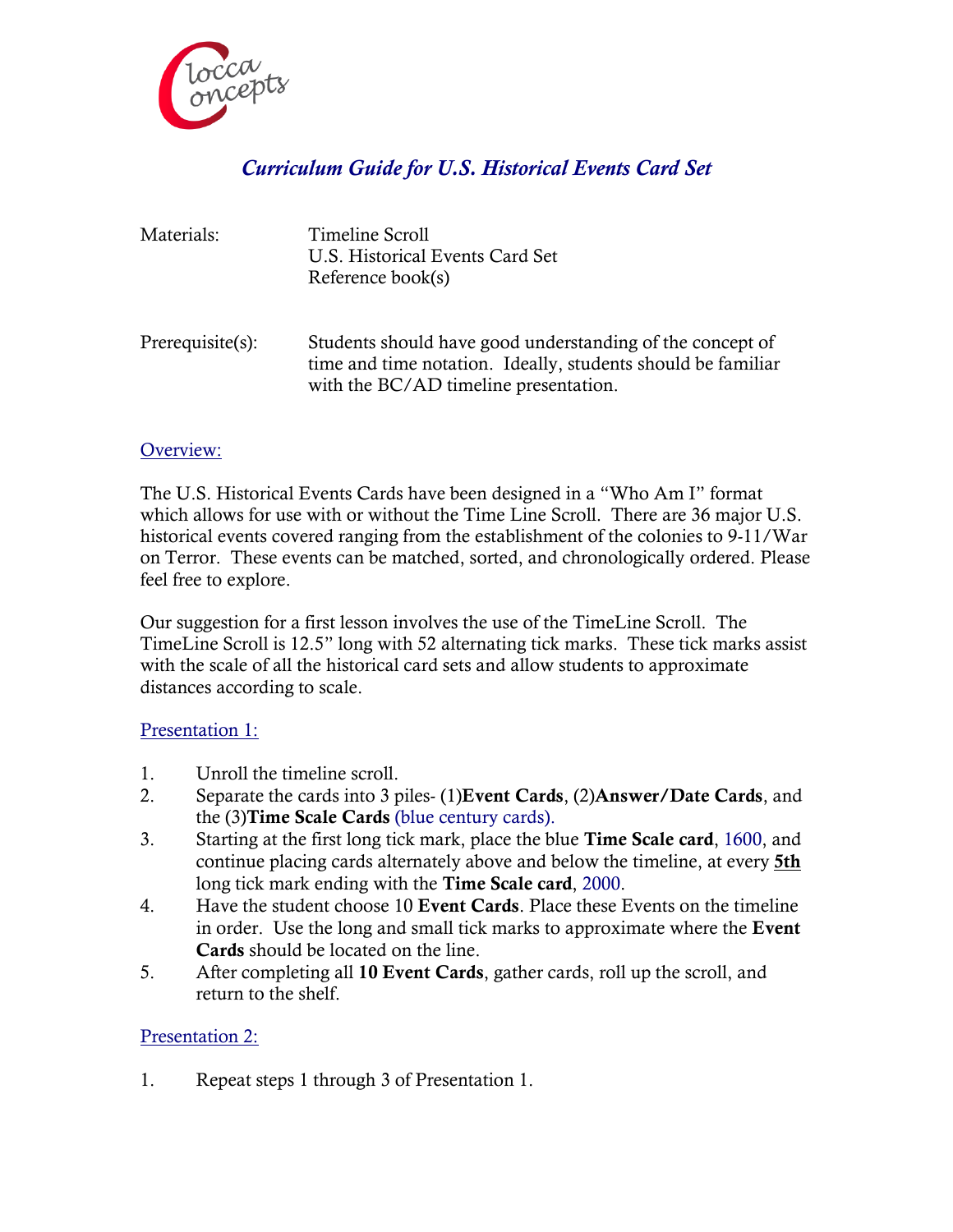

2. **Have students choose an Event Card**, read it, and place with the correct **Answer/Date Card** on the TimeLine Scroll.

3. After completing all the U.S Historical Events, gather cards, roll up the scroll, and return to the shelf.

Extensions:

- Use the Event Cards as topic for further research or discussion.
- Have students try to organize the Events in order without using the dates. Self-check the order.
- Have students chose 15 cards and locate the Answer/Date card correctly.
- Have students complete the U.S. Event Scavenger Hunt.
- $\blacksquare$  Have students organize the Events by decade. Have them write a theme for each decade.

Notes: